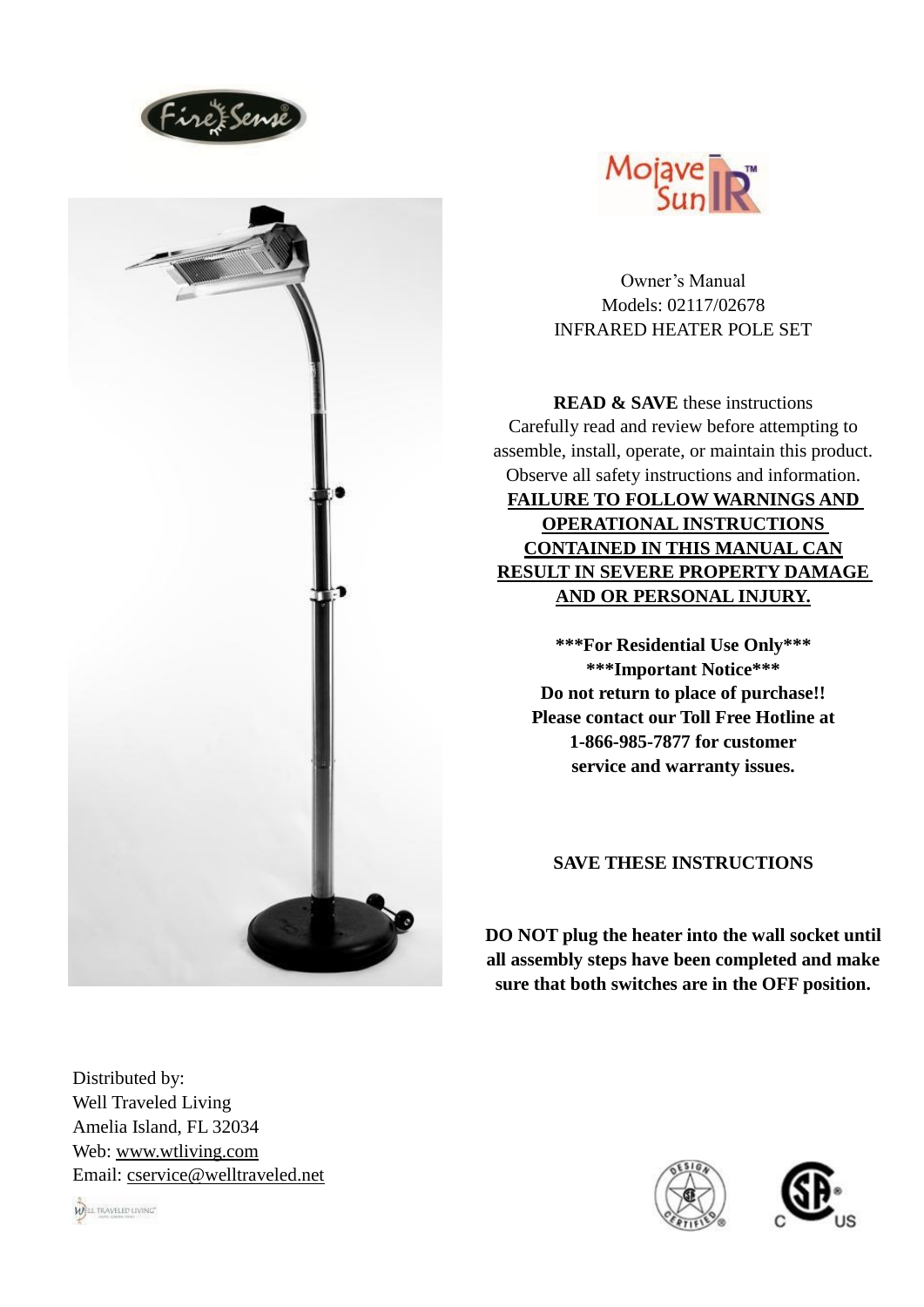# **Safety Guidelines**

**Read this manual carefully to become knowledgeable about your heater and how to use it properly. To help recognize this information, observe the following symbols.**

# **A** DANGER

**A** CAUTION

Indicates a potentially hazardous situation which, if not avoided, WILL result in serious injury or death.

# $\spadesuit$  WARNING

Indicates a potentially hazardous situation, if not avoided, COULD result in serious injury or death.

# **NOTICE:**

Indicates a potentially hazardous situation which, if not avoided, MAY cause moderate injury or damage to the equipment.

Indicates important information that if not followed, may cause damage to the equipment.

# $\spadesuit$  DANGER



1. **Risk of Fire.** There is always a risk of fire when working with a heater. Keep it away from flammable liquids and any material that could easily catch fire.



2. **Risk of Fire.** If the heater falls, this unit might start a fire.



**Hot or Burn Hazard.** This unit may be hot at any time during its use especially around the head and heating element.



4. **Electrical Hazard.** Disconnect all electric power before working on the unit. There is a chance of electric shock if you work on this unit with it still plugged into the wall.

5. **Electric Shock.** This unit uses electricity to operate. Do not use this heater around water or if the cord has been damaged.

# $\triangle$  CAUTION

- Improper treatment of the heater can damage it and also shorten its life span.
- To prevent electrical shock follow electrical plug requirements on page 9 of this manual.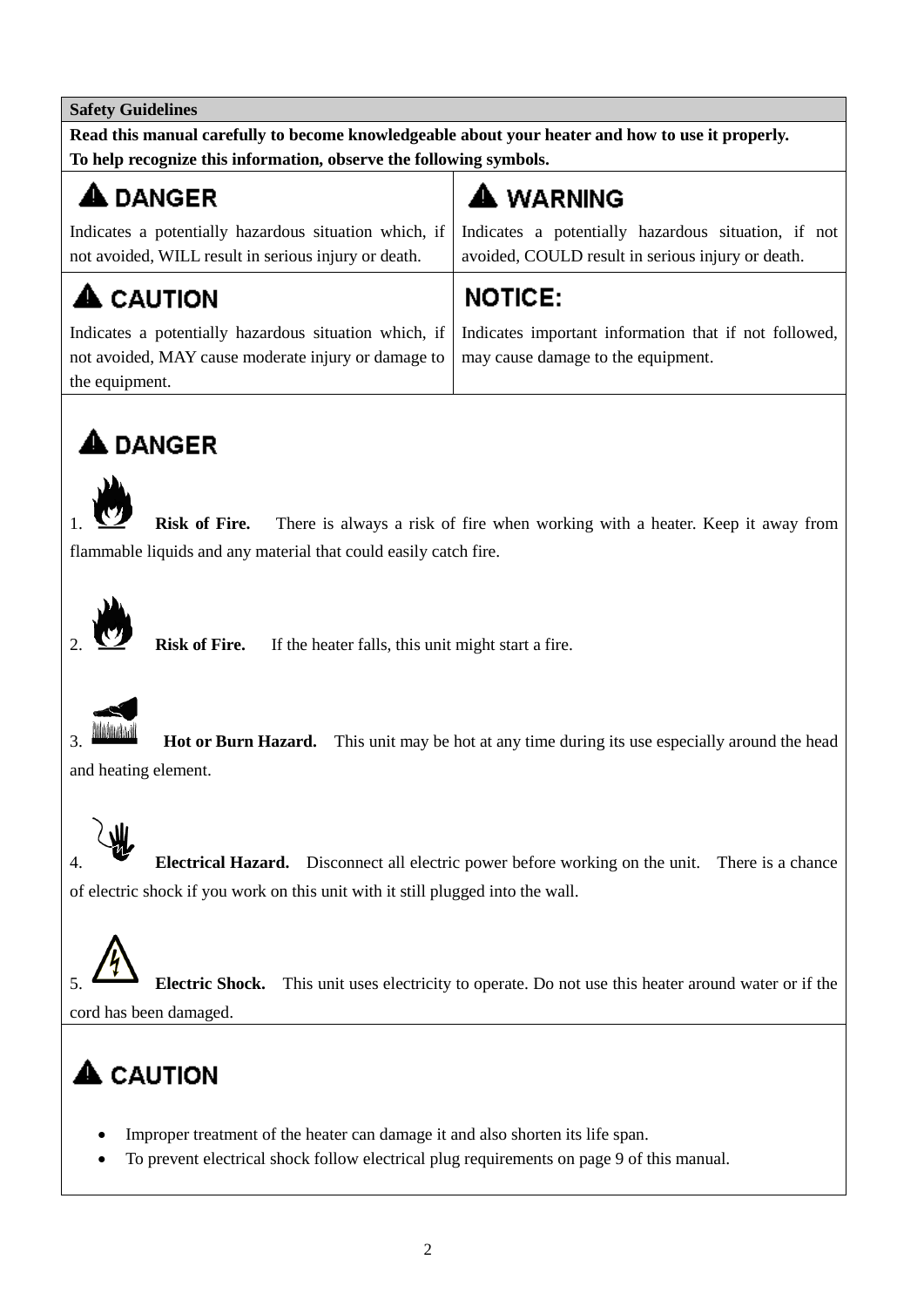This appliance MUST be grounded.

\* When using outdoors, we recommend using a certified GFI (Ground Fault Interrupt) outlet to protect against electrical shock.

\* All installations must be in accordance with I.E.E. safety regulations or the equivalent.

\* Avoid the use of an extension cord with this appliance.

\* Do not place any objects such as furniture, papers, clothing or curtains closer than 3 feet to the front and sides of the heater.

# **PARTS LIST**

**1-** IR Head unit w/Protective Shield with:

- \* Pre-installed Tilt Switch (safety cut off)
- \* On/Off Switch (PULL for ON, PUSH for OFF)
- \* Angle Adjustment Bar
- \* 1500 Watt quartz halogen bulb
- \* Swivel Bracket
- \* 1.1m female connector power cord pre-assembled at head unit, 16/3 grounded electrical cord
- **2 –** Mounting Bracket attaches head unit to telescopic pole
- **3 –** Curved Upper Arm
- **4 –** Telescopic Body adjustable
- **5 –** Base connection pole section
- (3.4m male connector power cord pre-assembled between 4&5)
- **6 –** Support Collar w/Flange for Telescopic Body
- **7 –** Base Assembly w/wheels
- **8** Protective vinyl cover for head unit
- **9 –** Hardware packet—19 threaded bolts and lock washers;

 2 small threaded screws w/flat washers;

 $1 - \frac{3}{4}$ " nut w/flat washer and lock washer .



**CAUTION!**







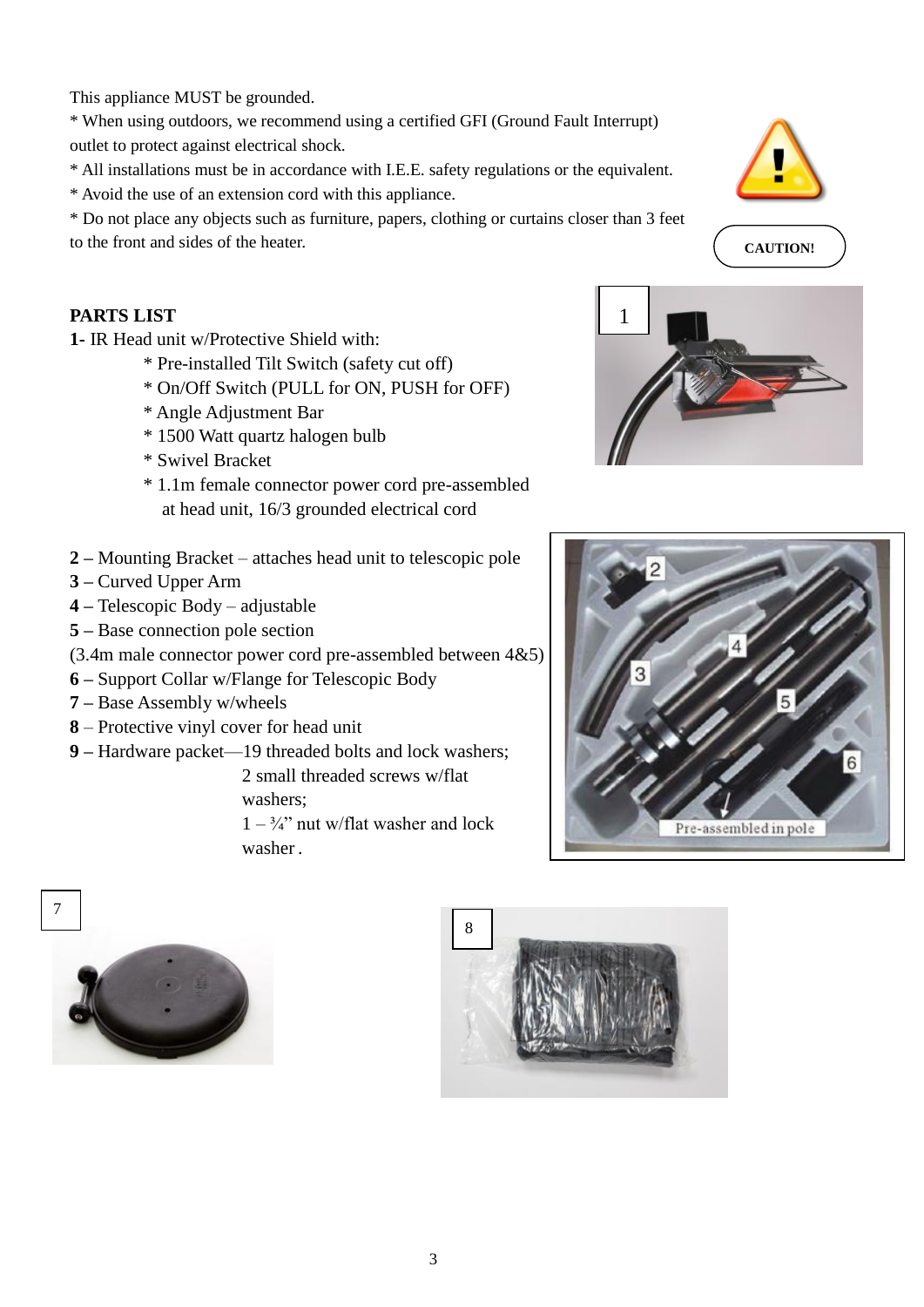### **Important Instructions**

- 1. Read all instructions before using this heater.
- 2. This heater is hot when in use. To avoid burns, do not let bare skin touch hot surfaces. Keep combustible materials, such as furniture, pillows, bedding, papers cloths, and curtains at least 3 feet (0.9m) from the front, sides and rear of the heater.
- 3. DO NOT leave heater unattended. Extreme caution is necessary when any heater is used by, or near, children or disabled persons, and whenever the heater is left operating and unattended.
- 4. Always unplug heater when not in use.
- 5. Do not operate any heater with a damaged cord or plug, if the heater malfunctions, or has been dropped or damaged in any manner. Return heater to authorized service facility for repair.
- 6. Can be used indoors or outdoors. Operate 3 feet (0.9m) from people or objects.
- 7. Never operate heater near water or where it can be knocked over.
- 8. Do not run cord under carpeting. Do not cover cord with throw rugs, runners, or similar coverings. Arrange cord away from traffic area **and where it will not be tripped over.**
- 9. To disconnect heater, switch to OFF position (push in switch located on head unit) and then remove plug from electrical outlet.
- 10. Connect to properly grounded outlets only.

11. Do not insert or allow foreign objects to enter any ventilation or exhaust opening; doing so may cause an electrical shock or fire, or may damage the heater.

12. To prevent a possible fire, do not block air intakes or exhaust in any manner. Do not use on soft surfaces, like a bed, where openings may become blocked.

- **13.** A heater has hot and sparking parts inside. Do not use it in areas where gasoline, paint, or flammable liquids are used or stored.
- **14.** Use this heater only as described in this manual. Any other use not recommended by the manufacturer may cause fire, electrical shock, or injury to persons.
- **15.** Avoid the use of an extension cord because the extension cord may overheat and cause a risk of fire. However, if you must use an extension cord, use either a 12 gauge or 14 gauge wire which is rated not less than 1900 watts. The recommended length for a 14 gauge is 0-50 feet but if you must use a longer cord, use a 12 gauge NO LONGER than 100 feet**.**
- **16.** This unit comes equipped with a Safety Tilt Switch mechanism. Power will shut off automatically should the unit be accidentally knocked over or tilted past 15 degrees. To reset, unplug the unit from wall outlet, reposition on a flat, level surface and plug in again.
- **17.** SAVE THESE INSTRUCTIONS for future reference.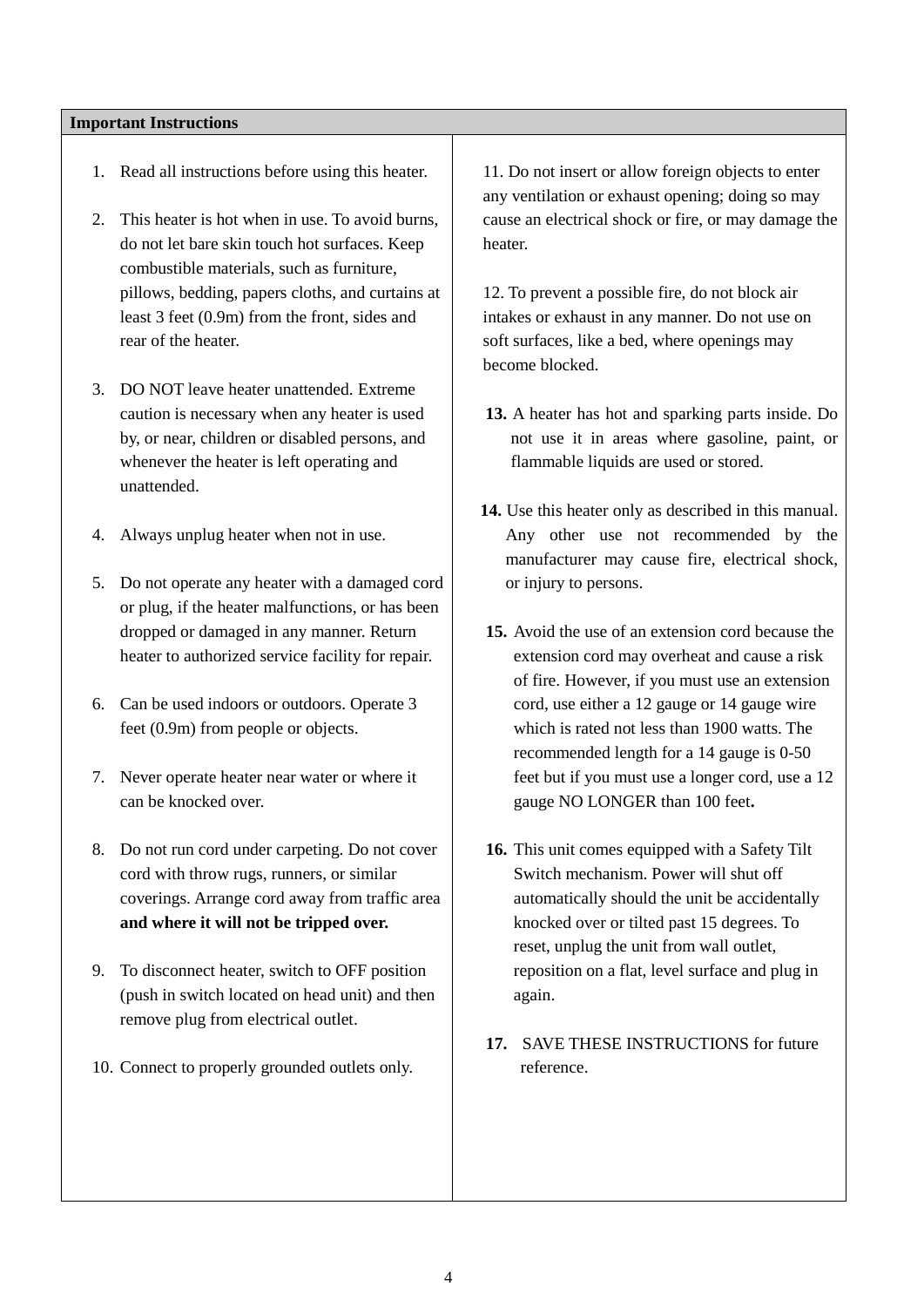### **Assembling Your Heater**

Before beginning assembly, be sure to read and familiarize yourself with the overall assembly process and instructions in this manual. It may be helpful to have someone assist you with the assembly. You will need the following tools (NOT INCLUDED):

\*\* #2 or #3 Philips Screwdriver (or standard slotted screwdriver)

\*\* Adjustable Wrench.

Make sure you complete assembly on a clean, level, preferably carpeted location. A flat piece of cardboard will also work for assembly. Unpack and identify all components listed on page 3 of this manual and lay them out on the carpeted floor or piece of cardboard and then follow the steps below:

### **STEP 1**

Loosen and remove the top 2 screws on each side of the head unit (Part 1) and attach the angle adjustment handle (included with Part 1) as shown in Figure 1.



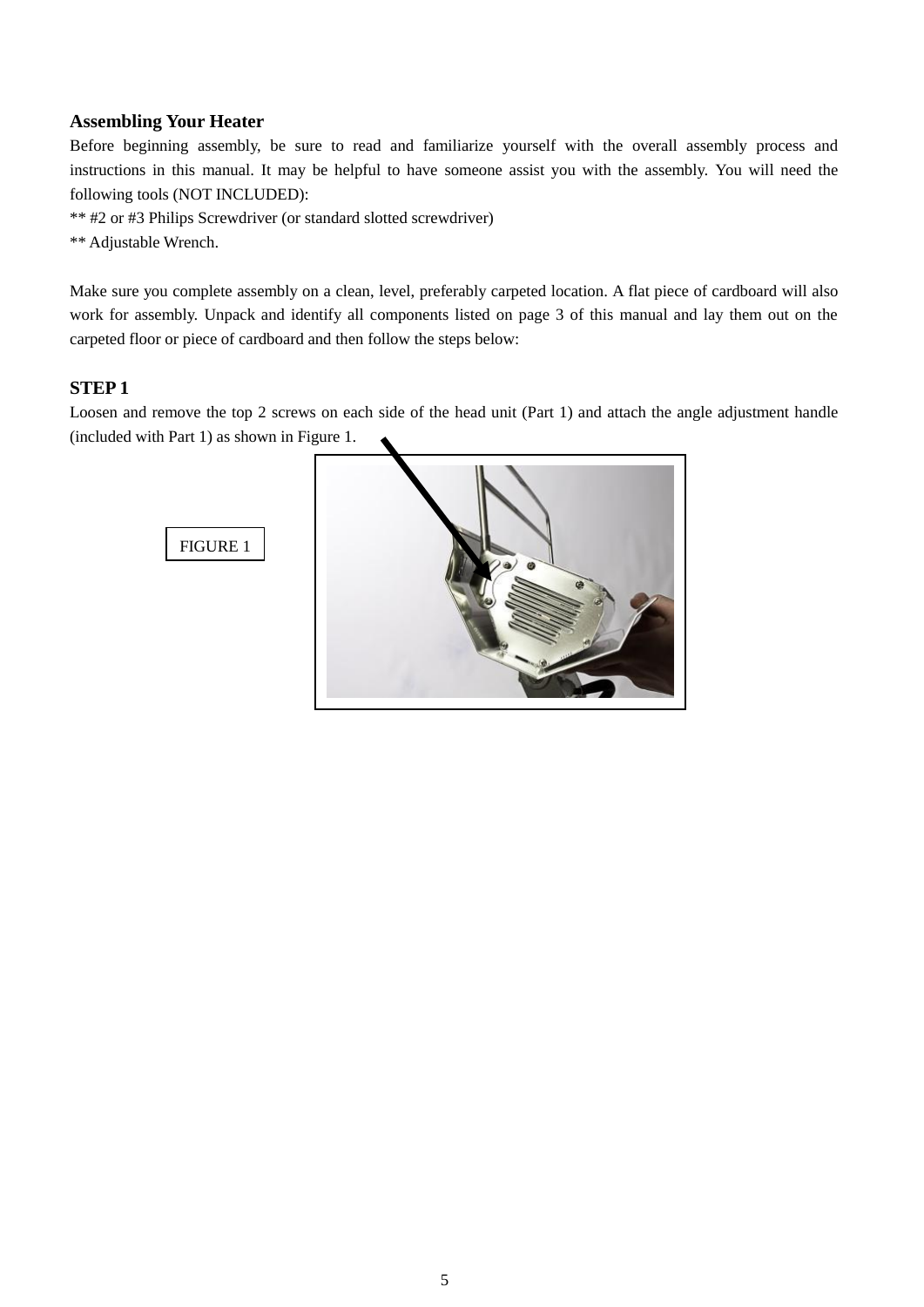# **STEP 2**

Using mounting bracket (Part 2), thread electrical cord through the mounting bracket as shown in Figure 2.

FIGURE 2



# **STEP 3**

Using 4 threaded bolts and lock washers, attach mounting bracket (Part 2) to head unit (Part 1) as shown in Figure 3.



# **STEP 4**

Align tilt switch (black box on head unit, Part 1) to threaded holes on mounting bracket (Part 2) and insert small screws with flat washers as shown in Figure 4.

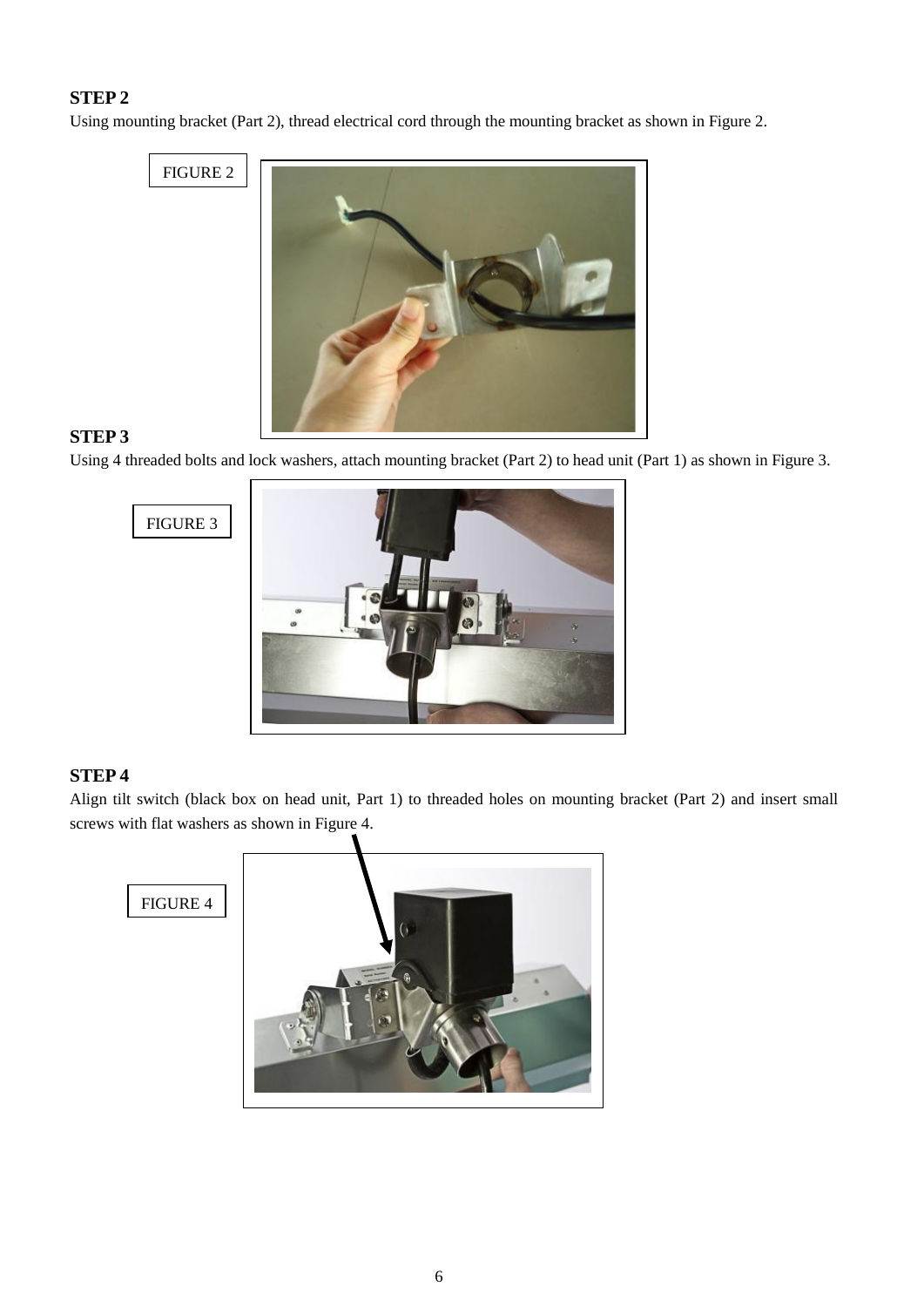# **STEP 5**

Thread electrical cord through curved upper arm (Part 3) and attach with 4 threaded bolts and lock washers as shown in Figure 5.



# **STEP 6**

Tighten clamp collar as shown in Figure 6.



# **STEP 7**

Join the two sections of the electrical cord together as shown in Figure 7 and affix curved upper arm and inner support tube with one threaded bolt and lock washer as shown in Figure 8.



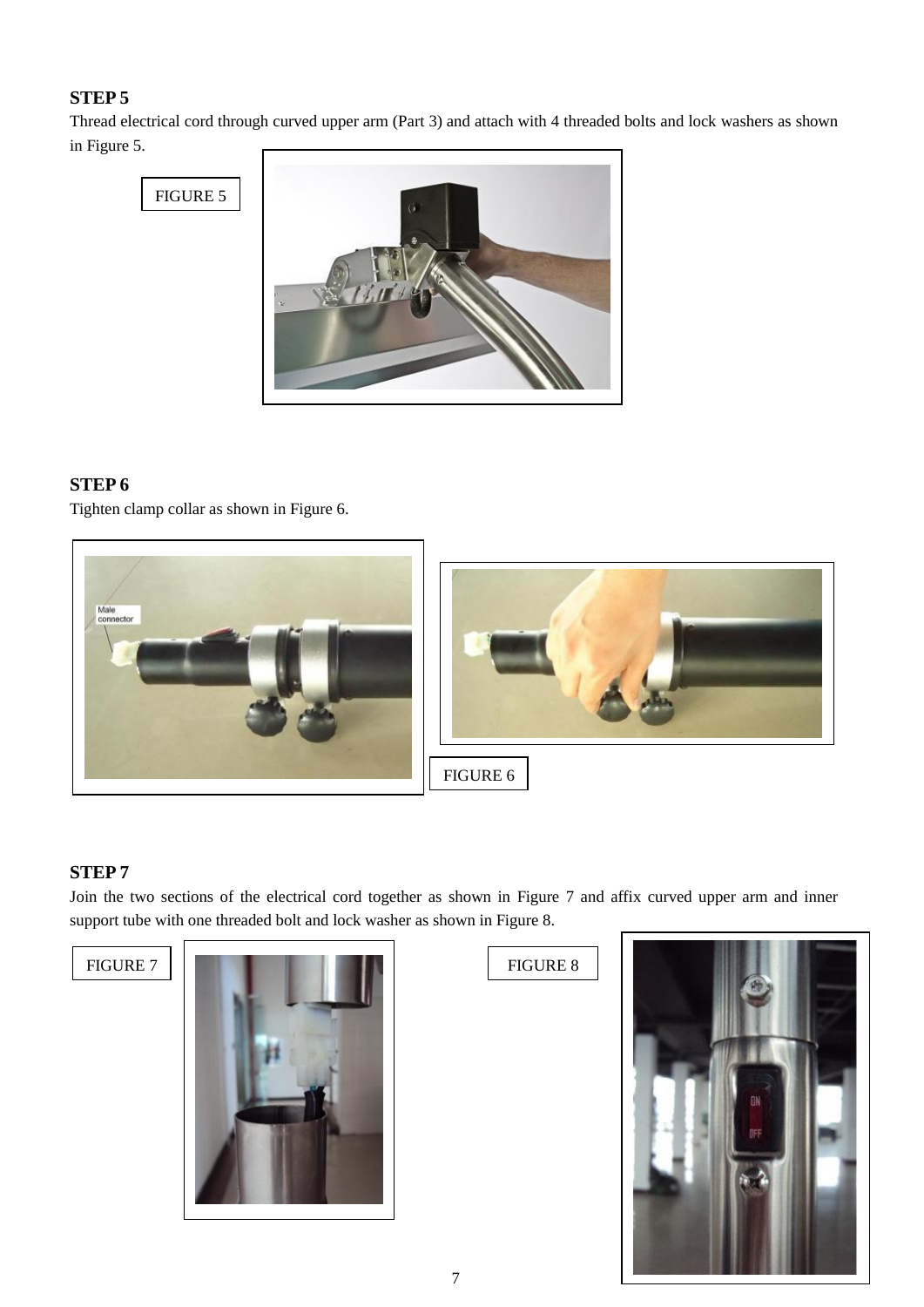# **STEP 8**

Attach the base connection pole section (Part 5) using 4 threaded bolts and lock washers as shown in Figure 9.



### **STEP 9**

Mount support collar flange (Part 6) to base assembly with wheels (Part 7) as shown in Figure 10, and secure with flat washer, lock washer, and  $\frac{3}{4}$ " bolt as shown in Figure 11.



### **STEP 10**

Carefully lift pole and head unit assembly and insert lower end of pole into support collar flange (Part 6) as shown in Figure 12. Secure with 6 threaded bolts and lock washers.

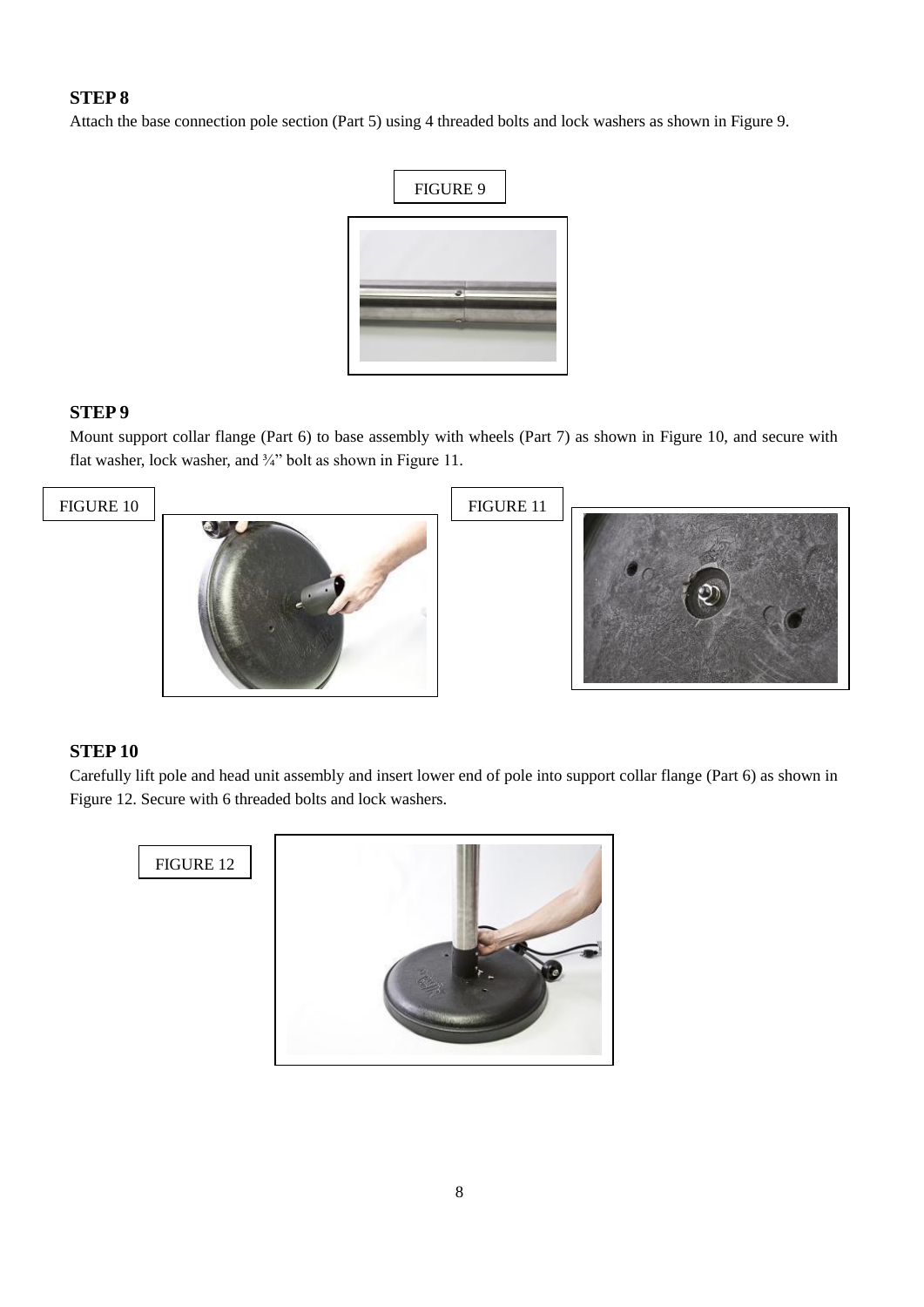

**OPERATING INSTRUCTIONS**  This appliance MUST be grounded.

\* When using outdoors, we recommend using a certified GFI (Ground Fault Interrupt) outlet to protect against electrical shock.

\* ALL installations must be in accordance with I.E.E. safety regulations or equivalent.

\* Avoid the use of an extension cord with this appliance. If one is used, it must meet the requirements as outlined in #15, "Important Instructions" on page 4 of this manual.

\* Do not place any objects such as furniture, papers, clothing, or curtains closer than 3 feet to the front, top or sides of this heater.

\* ALWAYS unplug the heater when it is not in use.

For optimal performance and safety concerns, we HIGHLY recommend that the Infrared Heating System be operated at a minimum of 98" in height or the maximum extended length of the telescopic body sections. You should only lower the height of the unit for storage purposes when it has completely cooled and is not in operation.

To adjust the IR telescopic body:

Pull up on the release levers of the tightening clamps and adjust tension using the tension knobs. Raise and lower the telescopic sections and/or swivel to desired position and then push in clamp levers to secure. DO NOT over tighten tension knobs. There should only be a moderate amount of tension to maintain the telescopic position of your heater.

### **Step 1**

Before turning on your Infrared Heating System, check to make sure the "On/Off" switch located on the tilt switch (black box) of the head unit is pulled OUT or in the ON position (note: to turn the heater "Off", push in the switch). Next, make sure the "On/Off" switch located on pole is in "OFF" position, and extend all 3 telescopic sections to their maximum extended length. Release clamp levers and pull up on each of the sectional steel tubes until each tube stops. Then push in clamp levers to secure sections in place. Adjust the tension knobs as needed to maintain height position.

### **Step 2**

The Infrared Heating System comes equipped with a heavy duty, 16/3 gauge wire and grounded plug. This appliance must be used with an outlet that has been installed and grounded in accordance with local codes and ordinances. Make sure the heater is connected to an outlet having the same configuration as shown in the figure shown to the right. DO NOT use an adapter with this product. Check with a licensed electrician if the grounding instructions are not understood completely or if the wall outlet does not match the plug. Make sure to turn the switch to "Off" and unplug the ground electrical cord when the heater is not in use.

### **Step 3**

Your Mojave Sun, Infrared Heating System is ready to enjoy. Plug in the appliance, turn the "On/Off" switch to "On" and enjoy the warmth!

9

Lever clamps and adjustment knobs







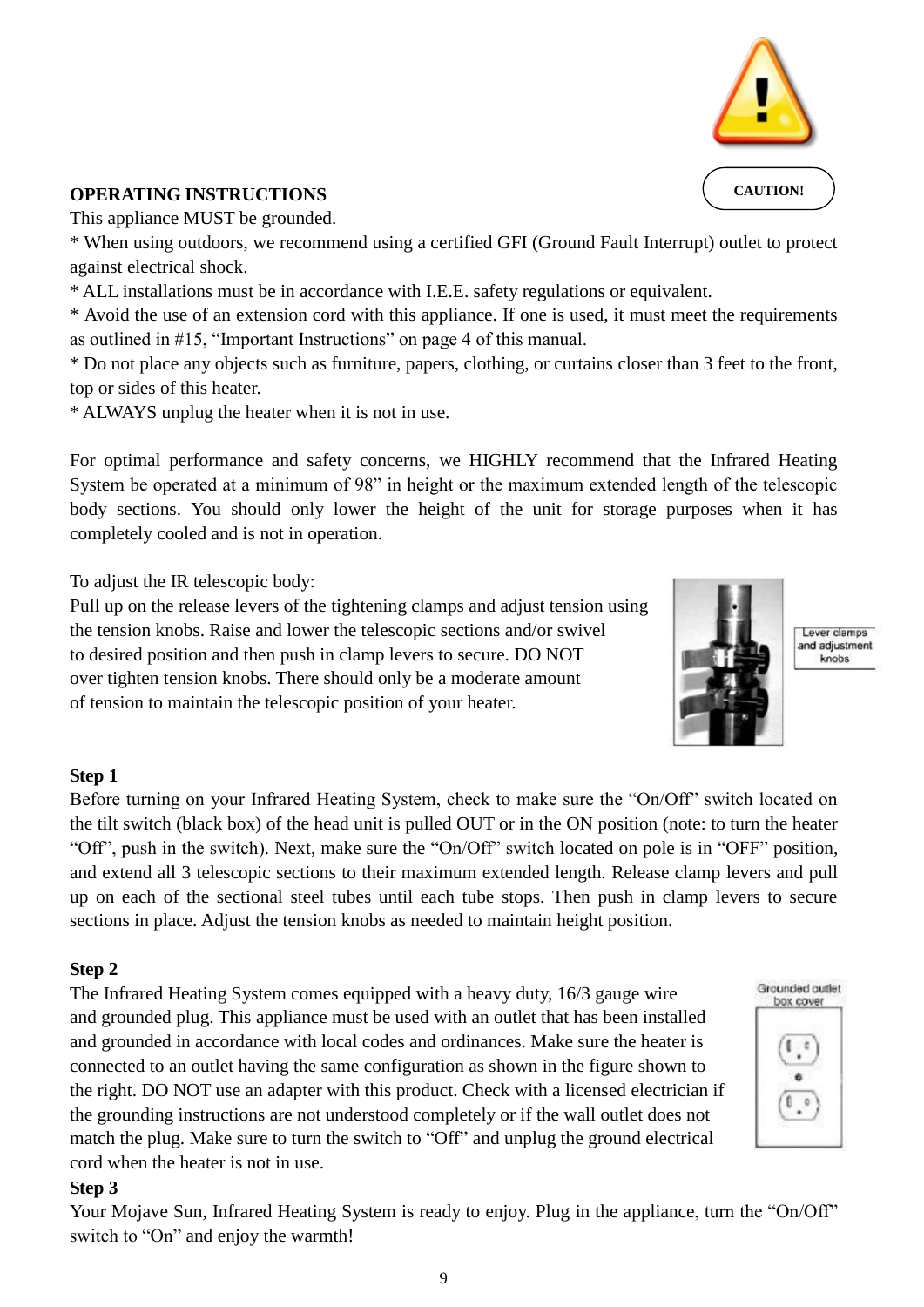# **Specifications**

| Model:                              | 02117/60694/02678             |
|-------------------------------------|-------------------------------|
| Voltage:                            | 120 volts                     |
| Amps:                               | $12.5 \text{ amps}$           |
| Wattage:                            | 1500 watts                    |
| Lamp Type:                          | Quartz Halogen                |
| Minimum Operational Height:         | 8 ft., 2 in. (98 in.)         |
| <b>Assembled Weight:</b>            | 53 lbs.                       |
| <b>Head Unit Dimensions:</b>        | $4.5$ " x 7" x 22"            |
| <b>Heater Assembled Dimensions:</b> | 22" diameter base, 93" height |

### **Storage**

### **\* Always UNPLUG the unit when not in use.**

**\*** Once the head unit has completely cooled, store the heater with the protective vinyl cover on the head unit.

\* When heater is not in use for an extended period of time, store in a covered location that is dry and out of the weather. Make sure the heater is stored in a location that is out of the way of people and pets that may accidentally knock the heater over or damage the appliance. Before storing the heater, make sure the electrical cord is coiled and out of the way.

\* When storing, **ALWAYS** lower the telescopic pole to its lowest level. This will make it easier to store and reduce the risk of any accidental tipping over of the heater.

### **Maintenance**

Your Infrared Heating System is virtually maintenance free! A minute to wipe down exposed surfaces is all it takes to maintain your heater.

\* Head unit and shield: Use a non-abrasive cleaner and a soft cloth to wipe off debris and dirt from the exposed surfaces. **NEVER spray liquids or cleaners into the housing area where the halogen lamp is located.** Do not try to disassemble of clean the inner cavity where the halogen lamp is located. For any maintenance on the head unit, please call the toll free customer service hotline.

\* Telescopic pole and curved arm components: These can easily be wiped clean using a non-abrasive cleaner and a soft cloth.

\* Base with wheel assembly: Use non-abrasive cleaner and a soft cloth. Any scratches, chips or rust spots can be touched up using an exterior matte finish black paint.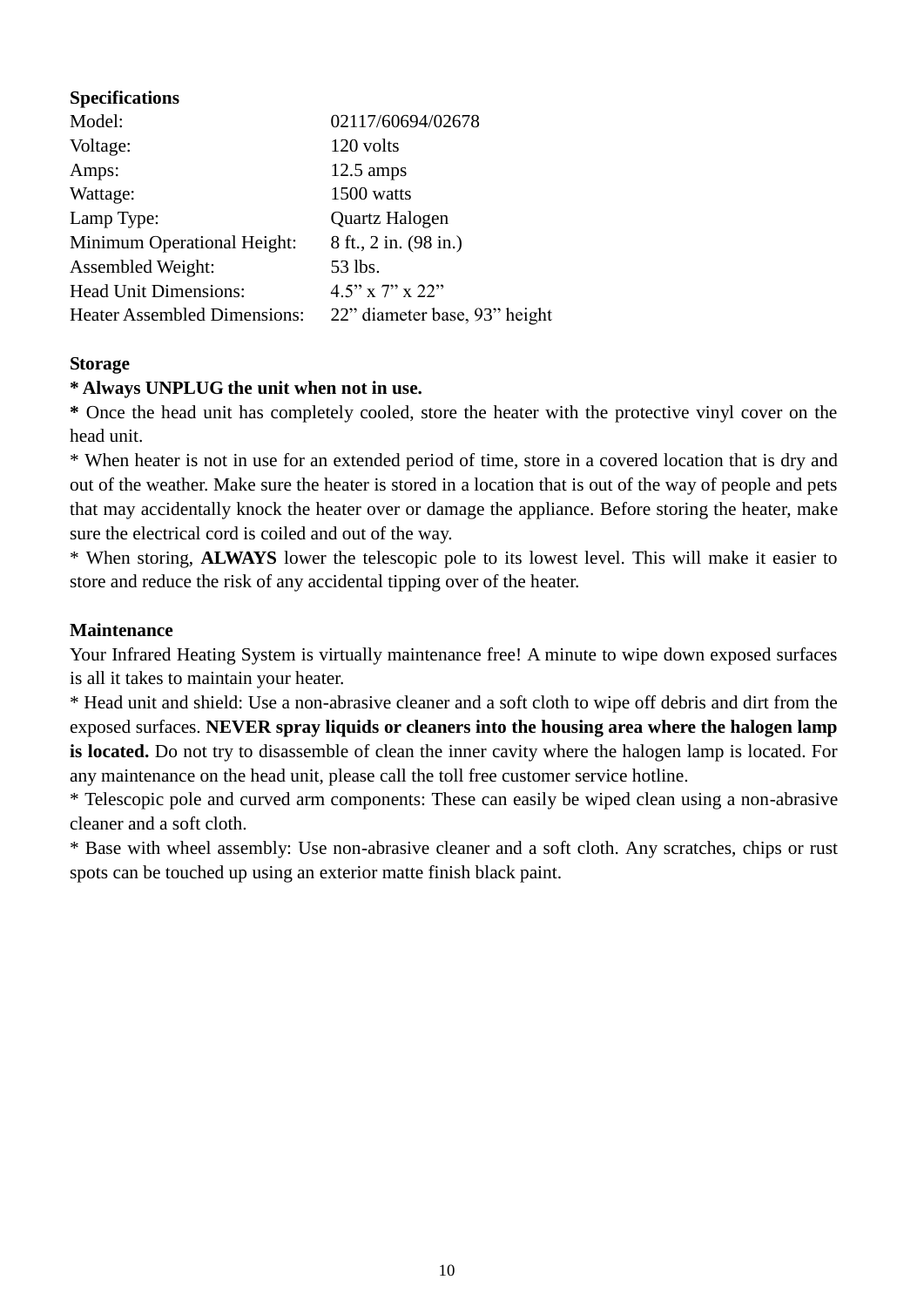# **Halogen Lamp Replacement**

Contact the toll free customer hotline to order approved replacement lamps and parts. Use **ONLY** approved original equipment and replacement halogen lamps to ensure safe, proper and maximum output operation of your heater. **NOTE**: Do **NOT** touch the new halogen lamp with your bare fingers. Oils from your hand could reduce the life of the lamp by causing a heat spot. We recommend using clean cotton or plastic gloves to handle the lamp. A clean paper towel will also work.

# **MAKE SURE THE HEATER IS TURNED OFF AND DISCONNECTED FROM THE ELECTRICAL OUTLET BEFORE YOU BEGIN!!!!**

# **TO REPLACE THE HALOGEN LAMP:**

1. Be sure the heater is unplugged from the wall outlet. Remove the head unit assembly from the telescopic pole.

2. Remove 8 screws from each end of the head unit and pull off end plates (#2). Note the placement of the 2 small sheet metal screws on each end plate. Also note end plate side with beveled holes faces outward when re-assembled.

3. Pull out and remove the left and right front air vent panels and protective wire grill (#3). Note the position of end clips on vent panel. They must be aligned as close to the end connectors of lamp tube as possible when re-assembled. Pull or push into place as needed. **DO NOT allow metal parts to touch the actual lamp tube when re-assembled.** 

4. Gently pull out entire old lamp assembly from the clips at the terminal connection ends (#4 & 5). Slide and lift the connection ends out from the friction clips by gently pushing apart the clips. Unscrew wire leads from terminal. Remove entire old lamp assembly.

5. Using gloves, gently re-insert connection ends of the NEW lamp assembly into the friction clips (#4). Pull apart the clips slightly and gently push the connectors into place. Do not allow the metal clips to touch the lamp tube. The clips should be about at the center point of the end connectors.

6. Re-install the safety grill (fits along grooves in housing body), then re-insert the vent panels by gently pushing the end clips into housing body. Align clip ends close to the lamp end connectors and push into place. Re-attach end plates making sure the side with beveled holes faces out.

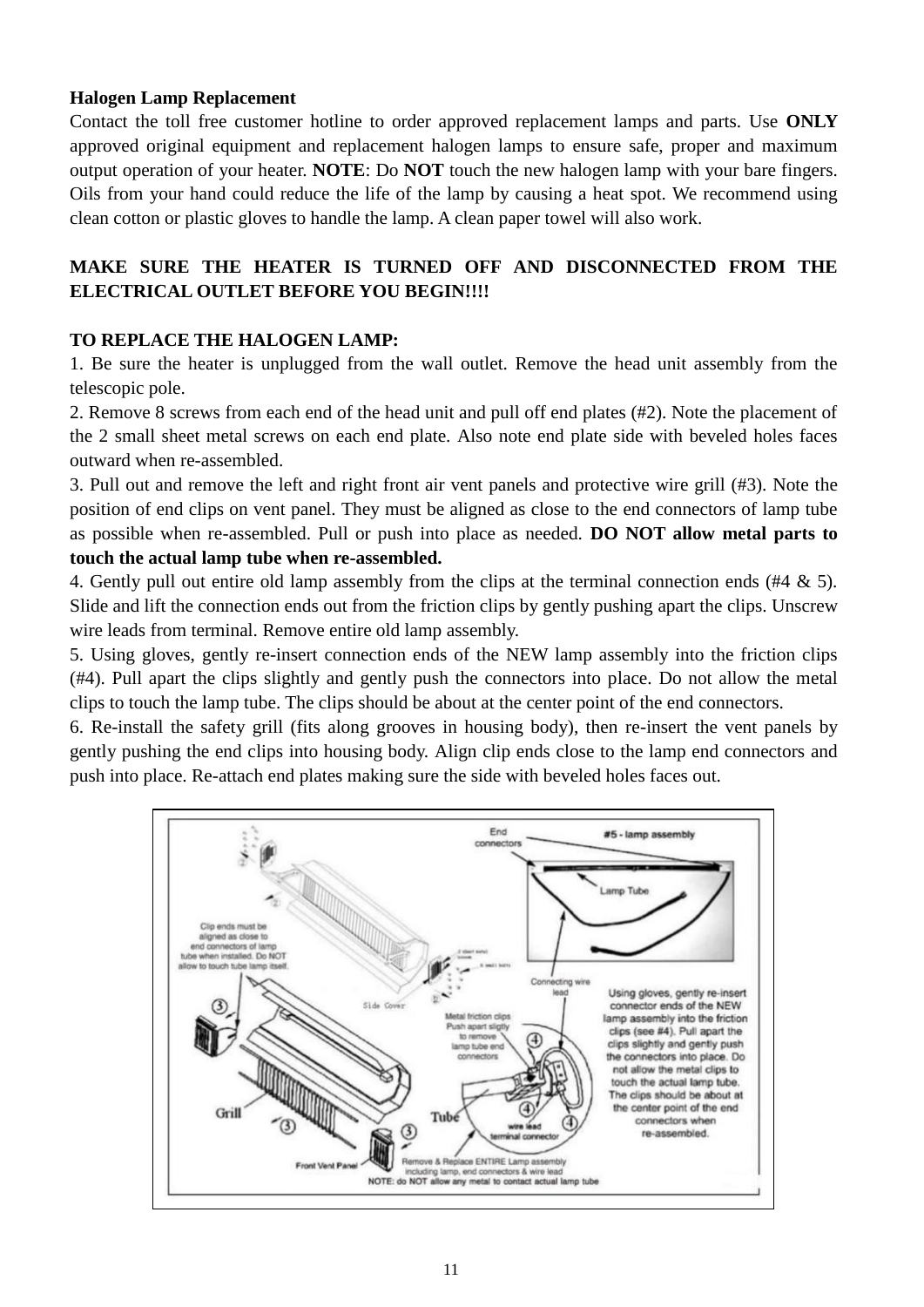# **Troubleshooting**

| Problem<br>Unit fails to turn on. | <b>Solution</b>                                                                                                                                                                                                                                                                               |
|-----------------------------------|-----------------------------------------------------------------------------------------------------------------------------------------------------------------------------------------------------------------------------------------------------------------------------------------------|
|                                   | Check electrical plug connection at wall outlet for a complete, snug fit.                                                                                                                                                                                                                     |
|                                   | Check to make sure the "On/Off" switch located on tilt switch is pulled<br>OUT or in the "On" position.                                                                                                                                                                                       |
|                                   | Make sure the "On/Off" switch on the pole is in the "On" position.                                                                                                                                                                                                                            |
|                                   | Check GFI and reset circuit breaker if needed.                                                                                                                                                                                                                                                |
|                                   | If unit is plugged into a wall outlet wired to an On/Off switch, make sure<br>switch is in On Position.                                                                                                                                                                                       |
|                                   | Reset safety tilt switch. Unplug unit from wall outlet and re-position on<br>flat, level surface. Plug heater back into outlet.                                                                                                                                                               |
|                                   | Damaged halogen bulb. Call customer service hotline.                                                                                                                                                                                                                                          |
| Telescopic pole slips down.       | Tighten black tension knobs on clamp collars.                                                                                                                                                                                                                                                 |
| Telescopic pole is unsteady.      | Tighten screws on support collar at base.                                                                                                                                                                                                                                                     |
| Telescopic pole will not adjust.  | Electrical cord may be kinked. Gently pull end of cord until taut.                                                                                                                                                                                                                            |
| Head unit is loose or unsteady.   | Tighten screws on curved upper arm mounting bracket.                                                                                                                                                                                                                                          |
| Head unit is hard to adjust.      | Loosen connecting bolts/nuts at adjustment bracket.                                                                                                                                                                                                                                           |
| Smoke appears from head unit.     | Unplug IMMEDIATELY and call customer service hotline.                                                                                                                                                                                                                                         |
| Weak output from halogen lamp.    | Life span of lamp has been reached or damaged lamp. Call customer<br>service hotline for assistance.<br>NOTE: This product comes with a limited one year warranty.<br>After the warranty period, you may purchase replacement bulbs<br>from www.patiomarket.com at the lowest cost available. |
|                                   |                                                                                                                                                                                                                                                                                               |